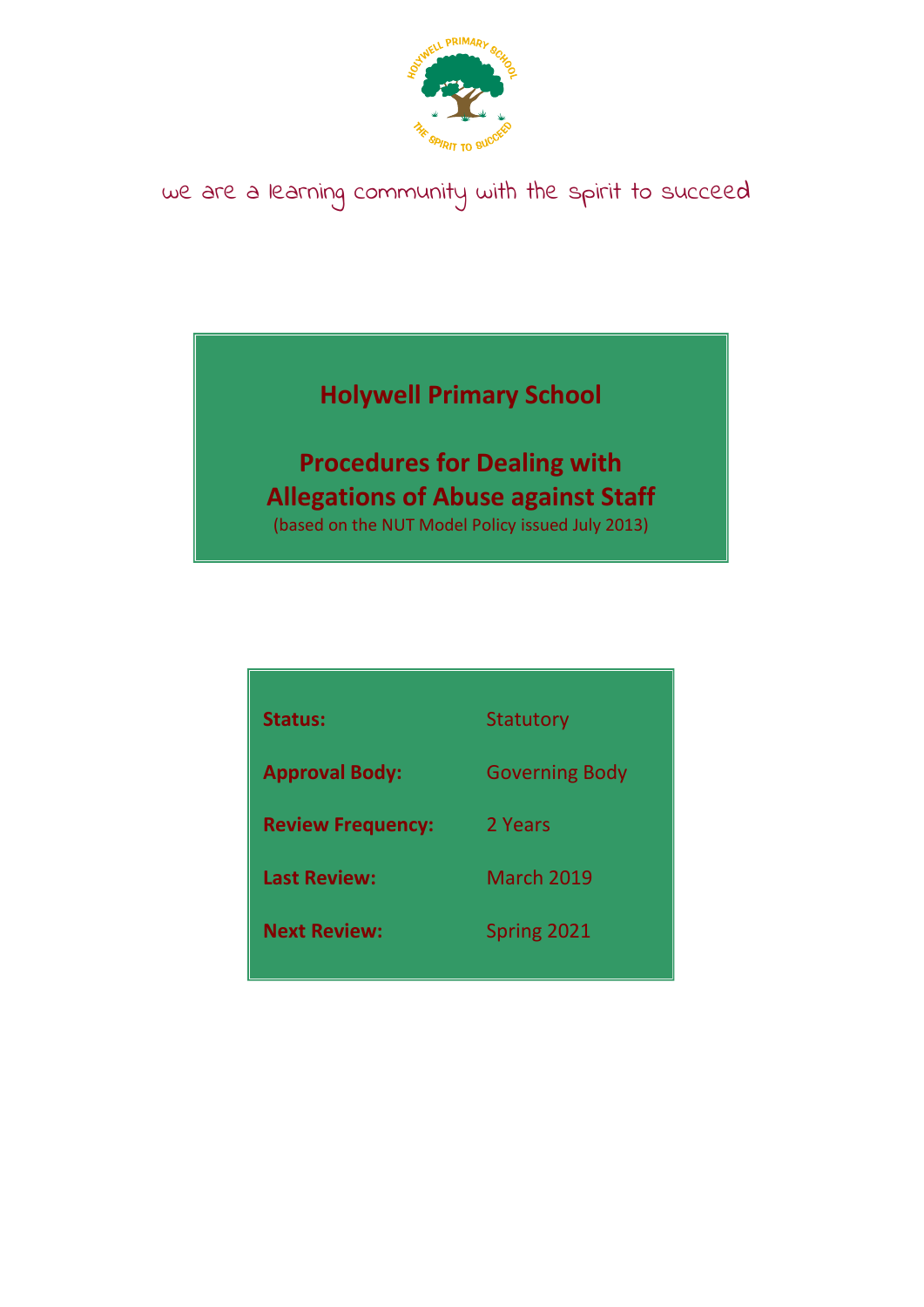

# **Procedures for Dealing with Allegations of Abuse against Staff**

## **1. Introduction**

- 1.1 This document outlines the steps to be taken when an allegation of physical or sexual abuse is made against a member of staff in relation to a pupil at this school. It applies to temporary as well as to permanent members of staff and supply staff.
- 1.2 The school's disciplinary procedures will be informed by this policy, which is intended to be complementary and supplementary to the guidance from DfE "Keeping Children Safe in Education "and "Guidance for Safer Working Practice for Adults who work with Children and Young People in Education" from the Safer Recruitment Consortium. This policy is designed to be consistent with principles of natural justice.
- 1.3 This Governing Body will ensure an effective means of disseminating information about child protection procedures to the Headteacher and to the designated teacher in the school, if different.

## **2. Physical restraint of pupils**

- 2.1 A significant proportion of allegations against teachers and school support staff relate to incidents involving the physical restraint of pupils. In this school:
	- All staff are trained in STEP, Hertfordshire County Council's preferred positive behaviour management system;
	- Holywell staff are trained in 'Step On' Step On is training in de-escalation. It emphasises the importance of consistency and teaching internal, rather than imposing external, discipline. It focuses on care and control, not punishment. It uses techniques to de-escalate a situation before a crisis occurs and, where a crisis does occur, it adopts techniques to reduce the risk of harm;
	- all staff are provided with training sessions on the school's Restrictive Physical Intervention Policy and are given guidance in the use of physical restraint;
	- all staff are trained in the use of positive behaviour supports and techniques to defuse crisis and conflict situations;
	- training is recurrent, with annual updates at a minimum, and is appropriate to the type of school setting and to the age and developmental level of pupils;
	- training includes information about the effects of medications pupils may be receiving and how restraint procedures might affect the physical wellbeing of the pupil during restraint procedures;
	- training includes multiple methods for monitoring a pupil's well-being during a restraint;
	- training also includes certification in First Aid and cardiopulmonary resuscitation (CPR) in the event of an emergency related to restraint.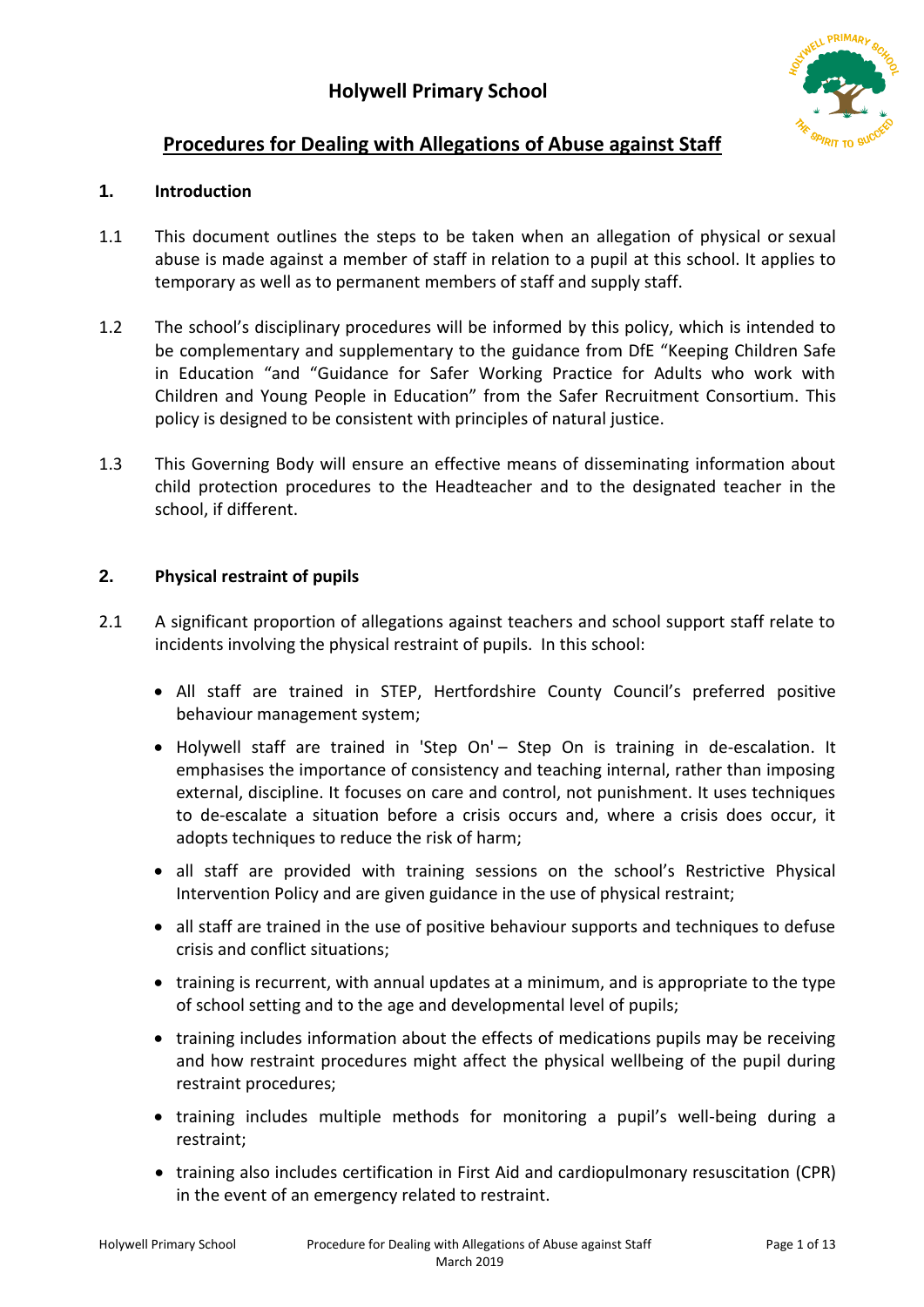2.2 Where the allegation relates to the use of reasonable force to restrain a pupil, it will be appropriate for the Headteacher or principal to deal with the matter at school or college level. An allegation of assault beyond the use of reasonable force would, however, need to be dealt with in accordance with the local child protection procedures.

#### **3. Staff who hear an allegation**

- 3.1 The member of staff receiving an allegation of abuse against another member of staff should report this immediately to the Headteacher or principal, unless the Headteacher or principal is the person against whom the allegation is made. An allegation against a Headteacher should be reported to the designated teacher or Chair of Governors.
- 3.2 The designated teacher (refer to definitions in the Appendix), or person to whom the allegation is initially reported, must not promise confidentiality to a person who makes an allegation. In responding to a person who makes disclosures, account should be taken of the age and understanding of the person concerned and whether they (if they are a child) or other children may be at risk of significant harm. While acknowledging the need to create an environment conducive to speaking freely, the member of staff should make it clear to a person who approaches him/her asking for confidentiality that he/she will need to pass on what has been said so as to ensure the protection of the child(ren). Within that context, the person should be assured that the matter will be disclosed only to people who need to know about it.

#### **4. Urgent initial assessment of an allegation**

- 4.1 Where an allegation of abuse is made against a member of staff, the designated teacher should carry out an initial assessment of the facts. An initial assessment should be carried out **on the same day** the allegation is made or, if that is not possible, **the next working day after the allegation** is made. In the case of alleged physical abuse, an initial assessment of the facts might involve a cursory examination of the injury alleged and/or referral to a qualified health professional. The pupil/student should be listened to and a verbatim report of his/her statement produced. The school incident book should be interrogated to see whether an entry was made which would shed light on the allegation. If another member of staff was present in the classroom at the relevant time, their views should be sought as soon as possible.
- 4.2 Pupils making allegations should initially be listened to, rather than questioned or interrogated. The following points give guidance on how to deal with a pupil who makes an allegation.
	- The pupil should be listened to but not interviewed or asked to repeat the account. Avoid questions, particularly leading questions.
	- The pupil should not be interrupted when recalling significant events.
	- All information should be noted carefully, including details such as timing, setting, who was present and what was said, in the pupil's own words. The account should be obtained verbatim or as near as possible.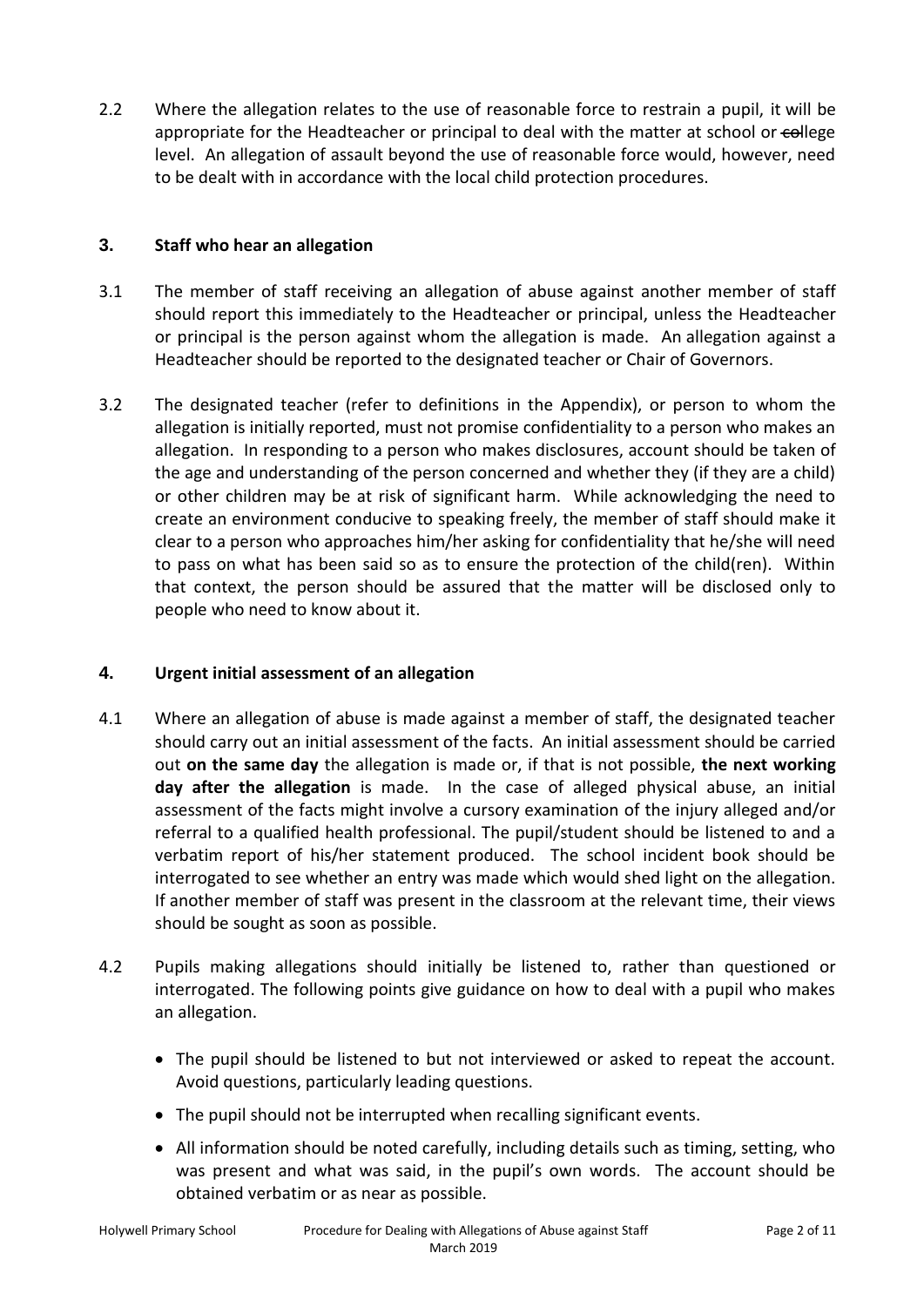- Care should be taken not to make assumptions about what the pupil is saying or to make interpretations.
- 'Listened to' means just that; on no account should suggestions be made to pupils as to alternative explanations for their worries.
- The written record of the allegations should be signed and dated by the person who received them as soon as practicable.
- All actions subsequently taken should be recorded.
- 4.3 The designated teacher should discuss the case with the Local Authority Designated Officer (the LADO) as soon as an initial assessment is made. The purpose of the discussion is for the LADO and the designated teacher to consider the nature, content and context of the allegation and agree a course of action. The LADO may ask the designated teacher to provide or obtain relevant additional information, such as previous history and whether the child or their family have made similar allegations in the past. Enquiries may also be made of the accused staff member's employer, if different from the school Governing Body.
- 4.4 The accused will not be asked for his/her version of events at this stage since approaching him/her too early could hinder any subsequent child protection enquiries and/or criminal investigations.

#### **5. Dealing with demonstrably false allegations**

- 5.1 If the designated teacher and LADO agree that there is clear evidence to disprove the allegation, the following action will be taken.
	- The decision to take no further action and a justification for it will be recorded by both the designated teacher and the LADO and agreement will be reached on what information should be put in writing to the accused and by whom.
	- The designated teacher will then consider with the LADO what action should follow in relation to the child who made the allegation (e.g., referral to an educational psychologist).
	- The accused will be given details of the allegation against him/her and a summary of the designated teacher and LADO's findings both verbally and in writing. The accused person's union representative or colleague will be allowed to accompany him/her, if requested.
	- The accused member of staff will be offered counselling.
	- The child's parents/carers will be notified of the allegation and of any steps the designated teacher and LADO have decided to take in relation to the child. At the same time, the parents/carers will be made aware of the prohibition on reporting or publishing allegations about the accused (refer to 'Anonymity and Confidentiality', Para 9).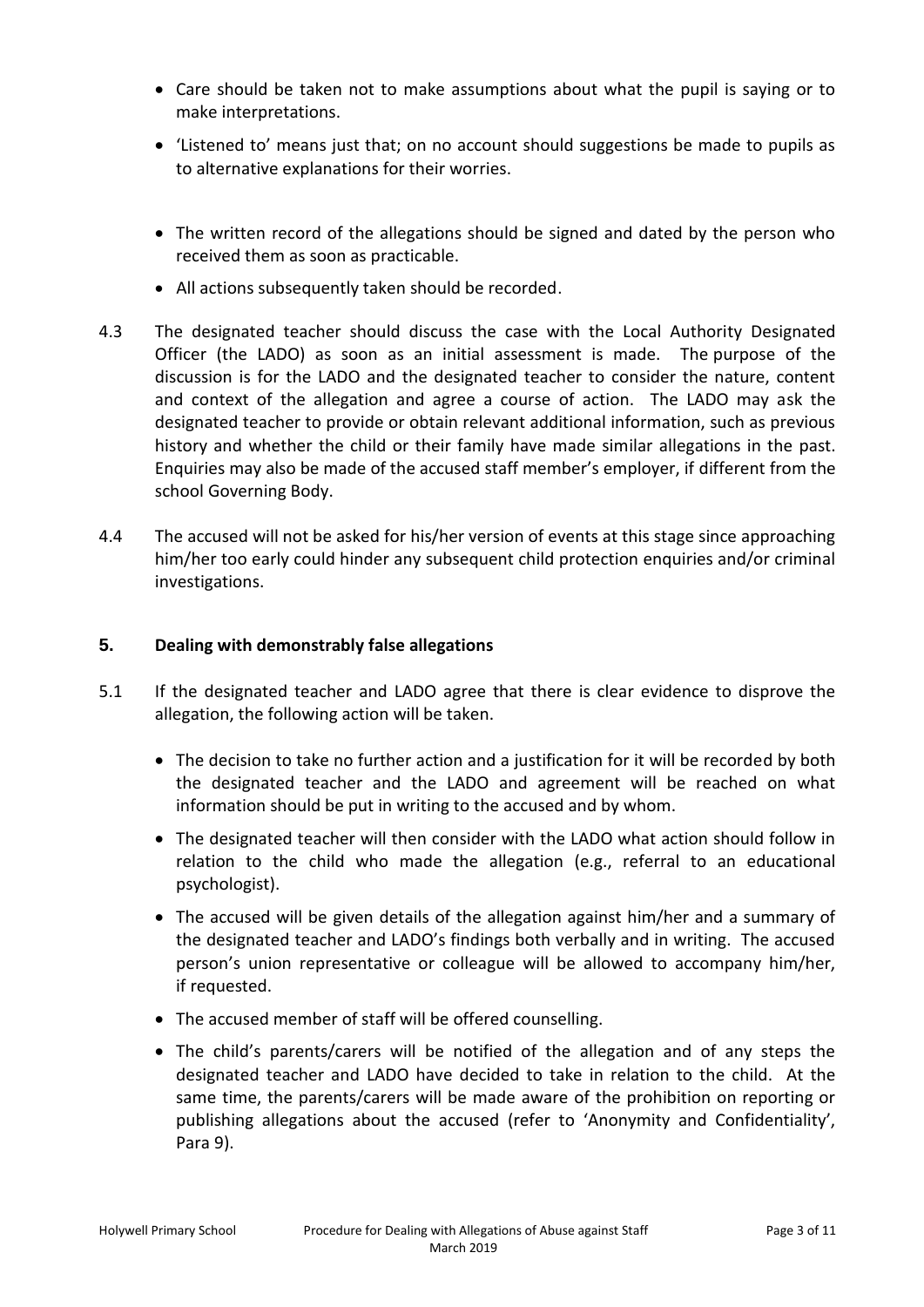#### **6. Allegations requiring Police or Social Services involvement**

- 6.1 If, after discussion and further enquiries (where appropriate) the designated teacher and LADO believe the matter requires investigation, it will be decided at this stage whether the matter warrants a criminal investigation – in which case the police and social services (and supply agency, where appropriate) will be invited to a strategy meeting to discuss how the matter may be progressed. An allegation may be referred to the police for investigation where the accused is deemed to be an immediate risk to children and/or there is evidence of a criminal offence (e.g., assault). Even if the matter is not referred to the police at this stage, a referral may be made at any time if new evidence comes to light.
- 6.2 The strategy discussion will consider whether any other children are likely to have been at risk in the light of the allegation and whether it may be necessary to review any previous allegations made against the accused or to consider whether the police or social services should interview any other children, including ex-pupils of the school or the heads/principals of any other schools/colleges in which the accused member of staff has worked.
- 6.3 A strategy discussion will take place as soon as possible and, in any event, **within two weeks** of the allegation coming to light.
- 6.4 In some cases, the police may wish to interview the accused before any approach is made by the school. The police may act independently, particularly where the alleged offence does not arise from the individual's professional duties in the school. Police officers will be given every assistance with their enquiries, but confidentiality about the enquiries will be maintained in the individual's interests.
- 6.5 Any investigation by the police and/or child protection agencies will take priority over an internal disciplinary investigation by the school. An internal investigation related to the same or similar allegations running alongside a criminal investigation or child protection enquiry is not likely to be good practice and will be held in abeyance pending the completion of the external enquiries and investigation. In any event, the decision as to whether to initiate an internal investigation will be more fully informed by the outcome of the criminal and/or child protection enquiries. An exception may be made where the accused resigns or ceases to provide his/her services, pending investigation by the police and/or social services (refer to Para 11).
- 6.6 Statements made in the course of a police or social services investigation will not be passed to the school without the consent of the signatory to the statement.
- 6.7 When the police are involved, it would not normally be expected that police interviews would be undertaken on school premises and it would be expected that appointments would be made for such interviews to occur at reasonable times at the police station or, in exceptional circumstances, at the member of staff's home.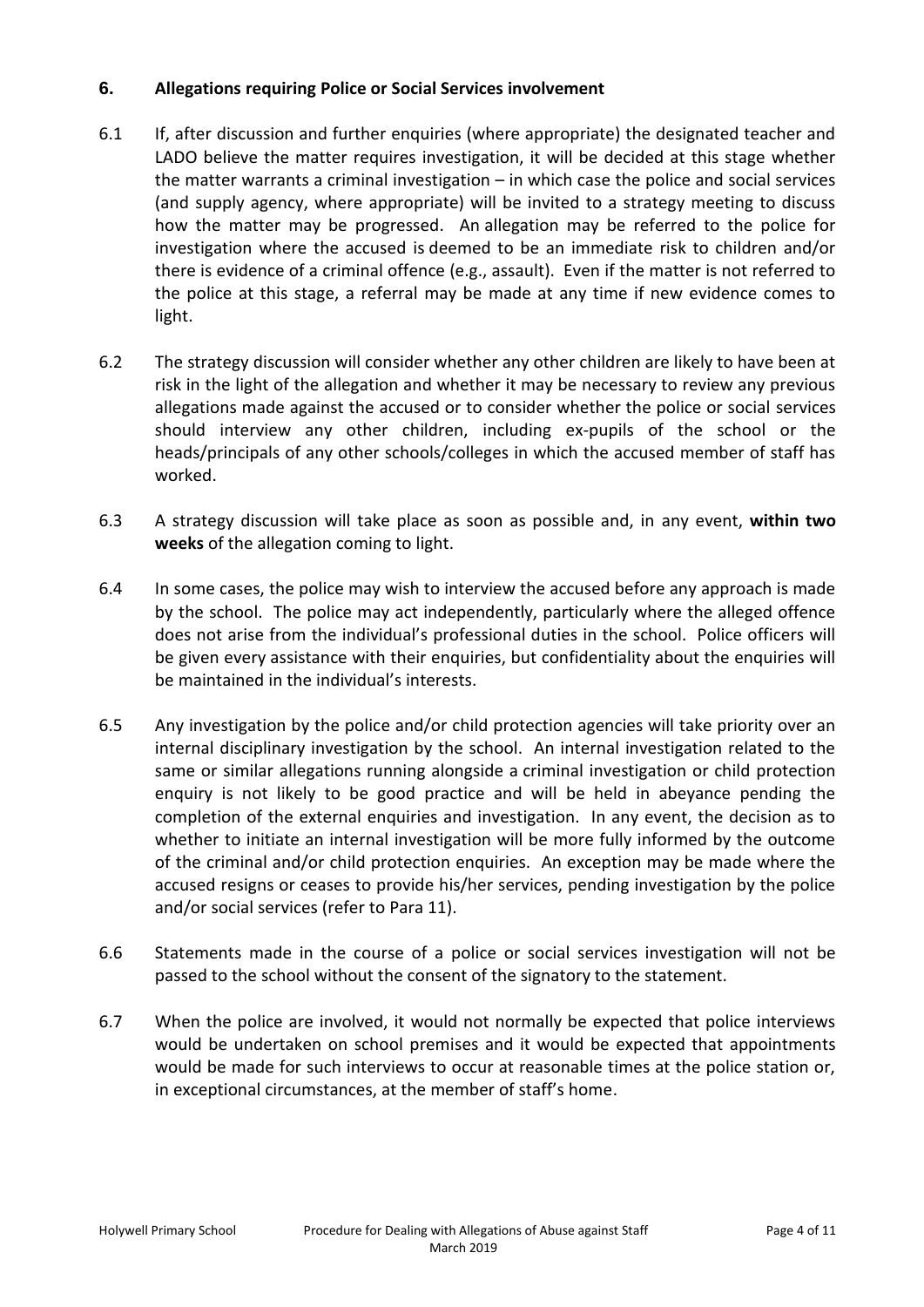#### **7. Allegations requiring no Police or Social Services involvement**

- 7.1 If the designated teacher and LADO decide that the matter should be investigated or considered at school level, or the outcome of the strategy meeting is that an investigation by the police and/or social services is not warranted in the circumstances, there may be one of three possible outcomes at this stage:
	- (i) it may be decided that the allegation represents inappropriate behaviour or poor practice on the part of the accused, but does not require formal disciplinary action, in which case, the Headteacher will institute appropriate action or advise the employer/agency of the accused to institute appropriate action (e.g., organise some training for the accused) **within three working days** of his/her decision;
	- (ii) it may be decided that a disciplinary hearing is required and can be held without further investigation, in which case, the hearing will be held **within the next 15 working days** and in accordance with the school's disciplinary procedures;
	- (iii) it may be decided that further investigation is required to inform consideration of disciplinary action, in which case, the Headteacher, designated teacher (if different) and a personnel adviser will discuss who will undertake that with the LADO. In certain circumstances, it may be appropriate for the disciplinary investigation to be conducted by a person who is independent of the school or college. In any case, the investigating officer will aim to provide a report to the employer **within 10 working days** following referral.
- 7.2 Upon receipt of the report of the disciplinary investigation, the Headteacher and Chair of Governors (and agency, where appropriate) will, **within two working days**, consult the LADO and decide whether a disciplinary hearing is needed (assuming the report is unclear about next steps). If a hearing is needed, it will be held **within the next 15 working days**.
- 7.3 In the case of an agency supply teacher, the disciplinary hearing will be conducted in the presence of the agency's human resources manager and any sanction issued subsequently will be issued by the agency as the supply teacher's employer. Where the supply teacher is not employed by the agency, local authority or school, a meeting will be held (with or without the supply teacher's co-operation) to hear the evidence gathered and determine the outcome of the investigation.

#### **8. Suspension**

8.1 A decision will be made whether to suspend the accused member of staff pending investigation and/or disciplinary action. The Department for Education's (DfE) guidance, *Keeping Children Safe in Education* recommends that all options to avoid suspension should be considered prior to taking that step and that case managers, "should be as inventive as possible to avoid suspension".

The guidance provides the following alternatives to suspension:

• Redeployment within the school so that the individual does not have direct contact with the child or children concerned.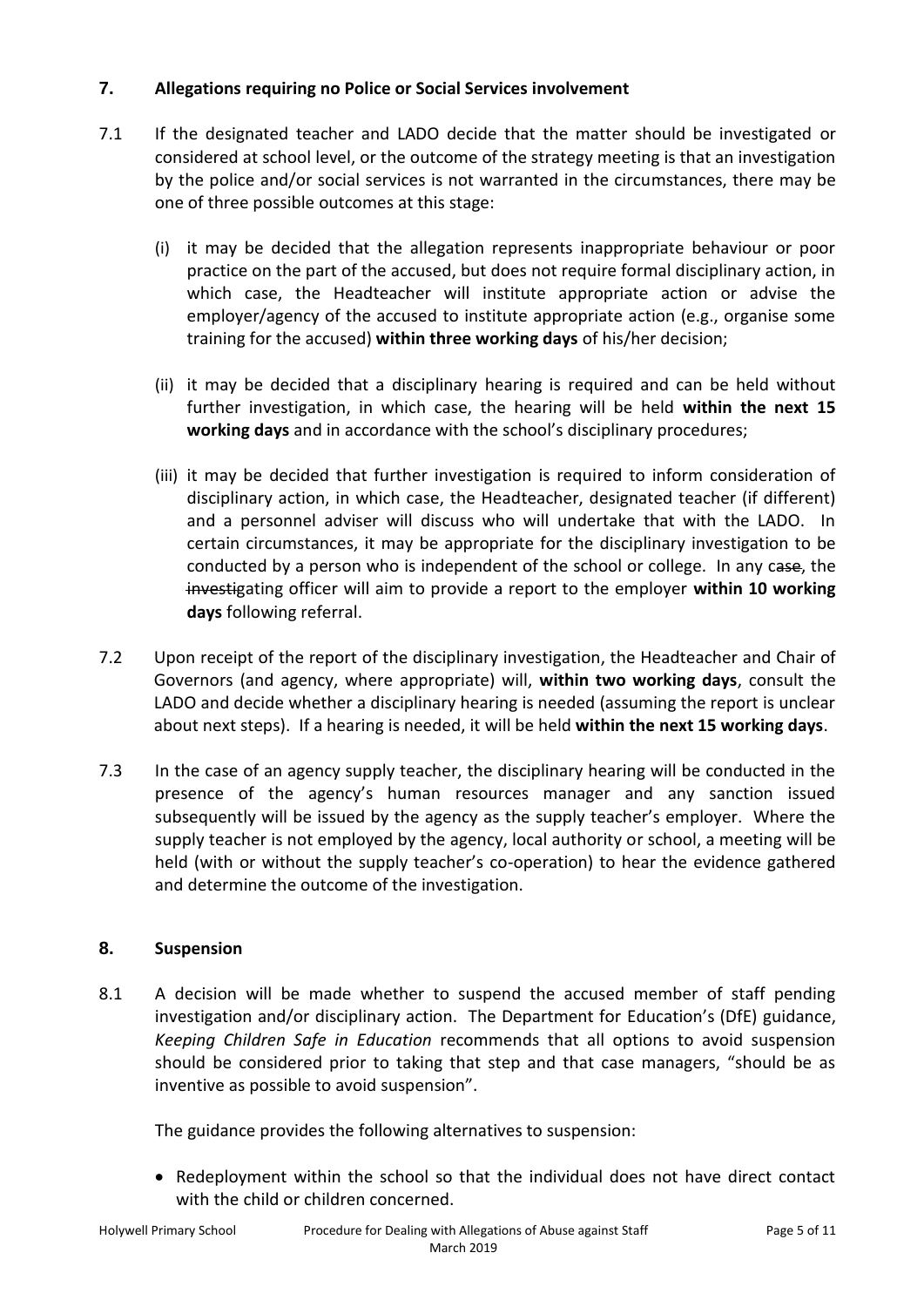- Providing an assistant to be present when the individual has contact with children.
- Redeploying to alternative work in the school so the individual does not have unsupervised access to children.
- Moving the child or children to classes where they will not come into contact with the member of staff, making it clear that this is not a punishment and parents have been consulted.
- Temporarily redeploying the member of staff to another role in a different location, for example, to an alternative school or work for the local authority or academy trust.
- 8.2 The views of the accused will be sought in relation to the alternatives to suspension and he/she will be entitled to union representation if there is a meeting to discuss the options available.
- 8.3 If immediate suspension is considered necessary, the rationale and justification for such action will be agreed and recorded by both the designated teacher and the LADO. This will also include the alternatives to suspension which were considered and why they were rejected.
- 8.4 Once suspension has been discussed, the accused will be informed verbally and in writing of the allegation against him/her. The accused will be allowed to have a union representative present when told. The accused will receive a letter **within one working day** of the decision of the school regarding suspension. As much information as possible about the nature and content of the allegation will be provided, unless the designated teacher and LADO decide that a strategy discussion with the police and/or children's social care services is needed before all the information can be disclosed.
- 8.5 A suspension letter will include the following advice and assurances, where appropriate.
	- The reason why suspension was considered appropriate.
	- Assurance that suspension is a neutral act, not a disciplinary sanction.
	- Assurance that he/she will continue to receive normal pay.
	- Assurance that he/she will be kept informed of the progress of the investigation.
	- A prompt to contact his/her trade union representative.
	- A warning that the investigation may lead to disciplinary procedures.
	- Assurance that confidentiality will be maintained.
	- Confirmation that he/she or his/her representative may contact potential witnesses.
	- Confirmation that he/she may continue to have normal social interaction outside school organised events with colleagues and pupils who are relatives or family friends.
	- Details of his/her named contact and where/how they may be reached.
	- Details of any confidential counselling service provided by the employer.
	- Details of his/her liaison link with the school so that he/she can be informed of general school matters or any issues of importance.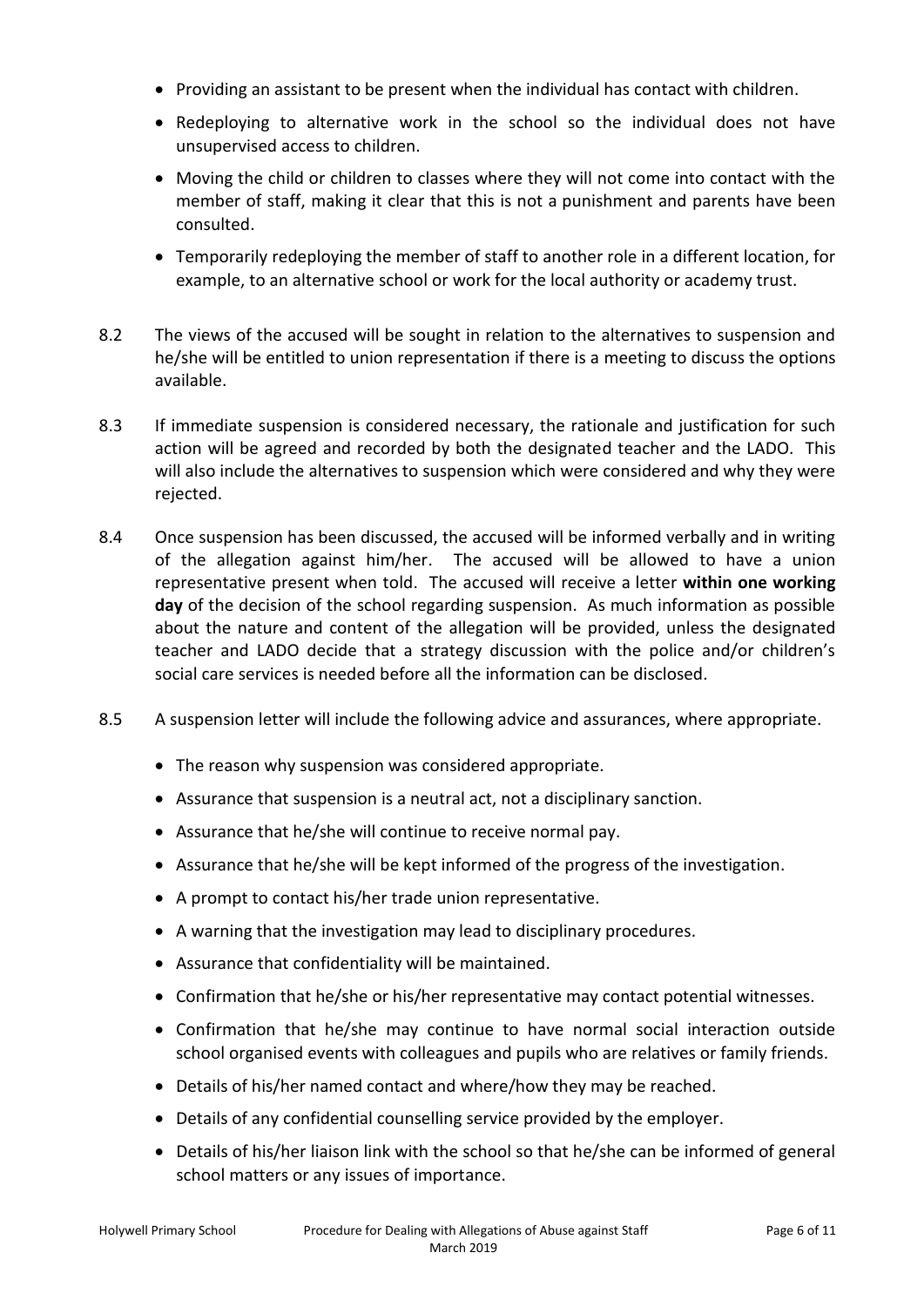8.6 The designated teacher should have formed a view of the seriousness and complexity of the allegation as a result of her/his initial assessment and after discussion with the LADO. The suspension letter should, therefore, provide an estimate of the time it is likely to take to conclude the school's investigation, although the timescale may be subject to change. It is expected that 80 per cent of investigations will be resolved in one month, 90 per cent within three months and all but the most exceptional cases (e.g., cases referred to the police) within 12 months.

#### **9. Anonymity and confidentiality**

- 9.1 Every effort will be made to maintain confidentiality and guard against unwanted publicity while an allegation is being investigated or considered. The Education Act 2011 introduced reporting restrictions preventing the publication of any material that may lead to the identification of a teacher who has been accused by, or on behalf of, a pupil from the same school. The reporting restrictions apply until the point that the accused member of staff is charged with an offence, or until the Secretary of State or the GTC (Wales) publishes information about an investigation or decision in a disciplinary case arising from the allegation. The reporting restrictions also cease to apply if the accused member of staff waives his/her right to anonymity by going public or by giving their written consent for another to do so or if a judge lifts restrictions in response to a request by a third party to do so.
- 9.2 'Publication' includes, "any speech, writing, relevant programme or other communication in whatever form, which is addressed to the public at large or any section of the public". This means that a parent who, for example, publishes details of the allegation on a social networking site would be in breach of the reporting restrictions if what was published could lead to the accused staff member's identification by members of the public.
- 9.3 The school will take advice from the LADO, police and social services to agree the following.
	- Who needs to know and, importantly, exactly what information can be shared.
	- How to manage speculation, leaks and gossip.
	- What, if any, information can be reasonably given to the wider community to reduce speculation.
	- How to manage press interest and how it should arise.
- 9.4 The Headteacher will be required to prepare a standard response to queries from parents and the media. The response should indicate that:
	- $\bullet$  the matter is governed by procedures which the Headteacher/principal is obliged to follow;
	- the matter is in the hands of appropriate agencies and no further comment can be made; and
	- no names can be given for public use.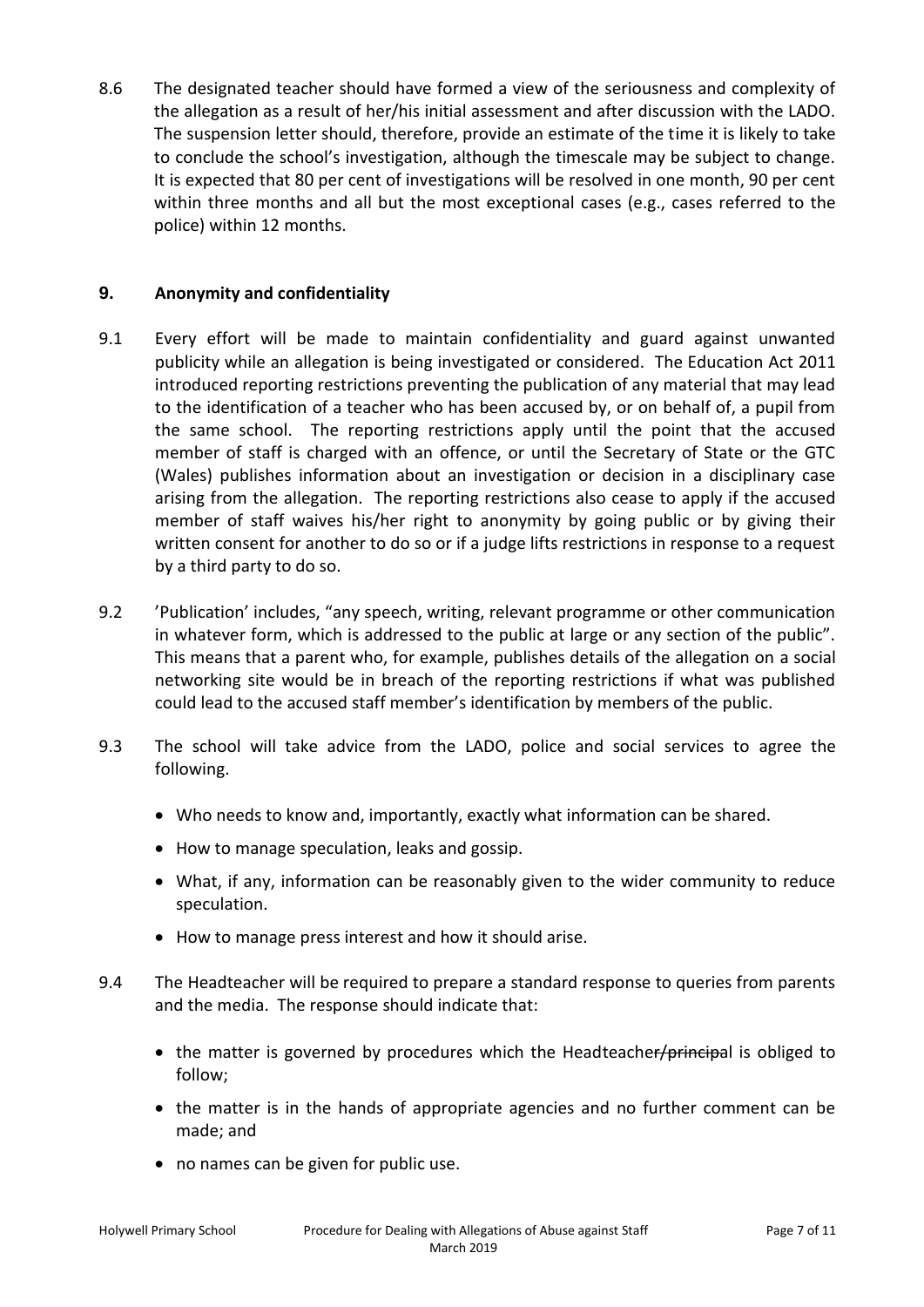#### **10. Disciplinary investigation and interview**

- 10.1 The point at which the accused member of staff is interviewed as part of the school's internal disciplinary process will depend on the involvement, or otherwise, of other agencies such as the police and/or social services. If a referral is made to the police before the school has had a chance to investigate the matter, for example, the school's internal investigation will normally be held in abeyance immediately following such a referral. The school's investigation will resume only once the police and/or social services indicate that such resumption will not interfere with any child protection enquiries or criminal investigations.
- 10.2 Before the accused member of staff is interviewed at school level, they will be informed of:
	- their rights under the school's disciplinary procedure, including their right to representation;
	- the allegation in full;
	- their right to respond and make a statement;
	- their right to access information and documentation which will help them address the allegations against them, including statements made by pupils, parents and colleagues, notes made in the course of the investigation and minutes of meetings (including strategy discussions) relating to the matter.
- 10.3 Full notes will be taken of the interview and the accused member of staff will be invited to read and sign them as a true record after the interview. The accused will also be invited to identify anyone who may have information relevant to the investigation, so that they may be interviewed too.
- 10.4 The employer, governing body, if different, and the LADO will balance the welfare of the accused member of staff and the interests of the investigation, taking account of the need to minimise the stress to anyone who may be wrongly accused.

#### **11. Resignation pending outcome of disciplinary investigation**

- 11.1 Where the accused member of staff resigns or voluntarily ceases to provide his/her services, pending the outcome of an external or internal investigation, the school:
	- will record the allegation and any supporting evidence and reach a judgment about whether the allegation can be substantiated on the basis of the information available to date. If too little information has been recorded to reach any conclusions, further enquiries will be made to support the school's findings;
	- as part of that process, the accused will be asked to take part in a meeting and/or make written representations, although the accused will not be obliged to do so if he/she has served his/her notice period;
	- if the allegation against the accused member of staff is 'substantiated', the employer may refer to the allegation in future work references;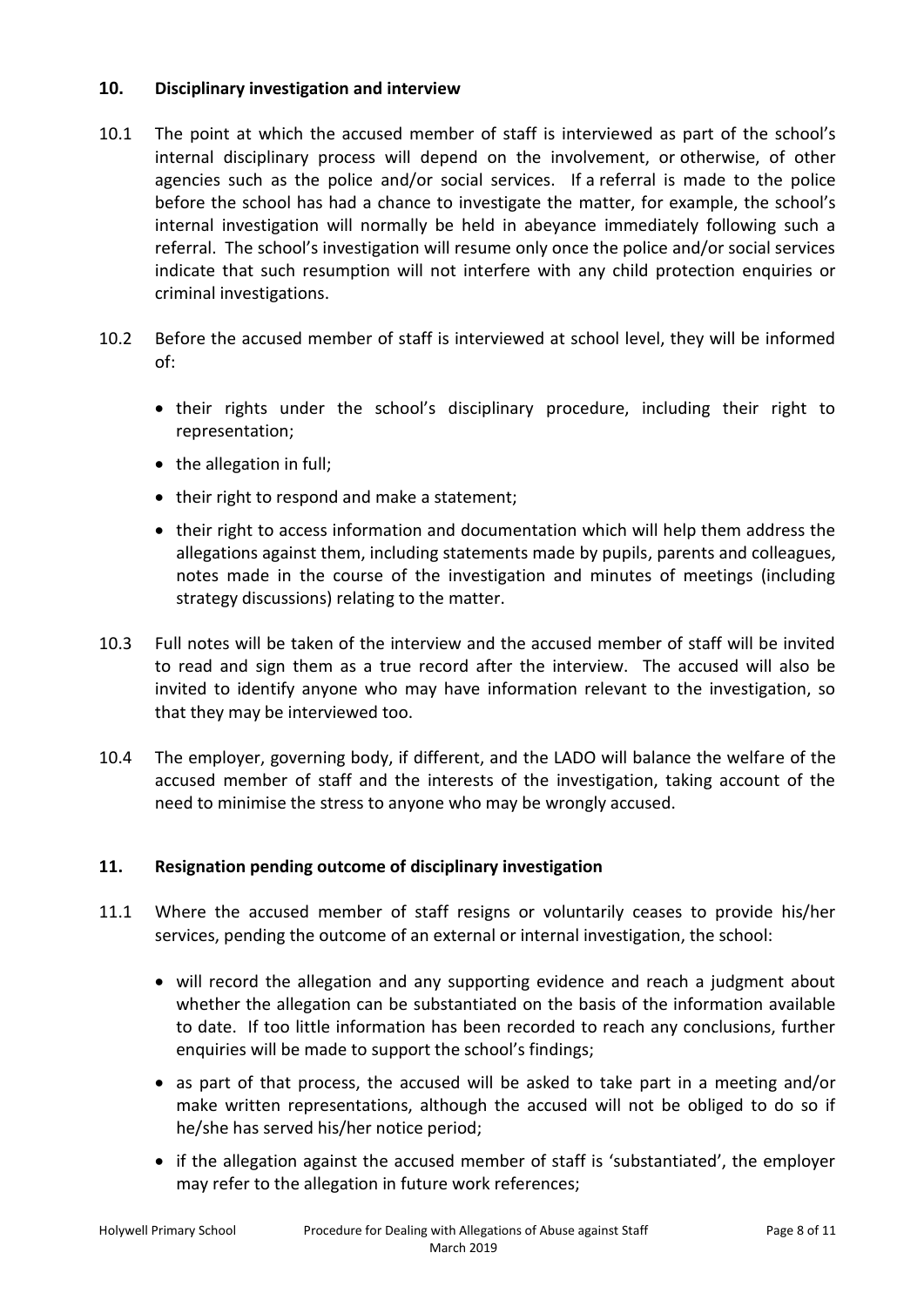- may refer the accused to the Disclosure and Barring Service and/or the National College of Teaching and Leadership, which has responsibility for regulating the teaching profession and for holding a list of teachers prohibited from teaching because of serious misconduct.
- 11.2 Compromise agreements, by which a person agrees to resign if the employer agrees not to pursue disciplinary action, **must not** be used in these cases. In any event, such an agreement will not prevent a thorough police investigation where that is appropriate. Nor can it override the statutory duty to make a referral to the Disclosure and Barring Service where the circumstances warrant such a referral.

#### **12. After disciplinary investigation**

At the end of the investigation, a meeting will be arranged to inform the accused member of staff of the next steps. He/she will be accompanied by their union representative or colleague, if they wish. If the outcome is a disciplinary charge, further action must be in accordance with the employer's disciplinary procedures. If there is to be a formal disciplinary hearing, it will take place **within 15 working days** or, if the matter has been referred to the police and/or social services, after their child protection enquiries are concluded.

#### **13. Return to work**

If the accused is suspended pending investigation and/or disciplinary hearing and the decision on conclusion of the case is that he/she should return to work, the designated teacher will consider how best to facilitate that. Most people will benefit from some help and support to return to work after a stressful experience like this. Depending on the circumstances, a phased return and/or the provision of a mentor to provide assistance and support in the short term may be appropriate. The designated teacher will also consider how the accused member of staff's contact with the pupil/student who made the allegation can best be managed if the pupil is still a pupil at the school.

#### **14. Disclosure and Barring Service/National College of Teaching and Leadership**

- 14.1 If the allegation is substantiated following a disciplinary hearing and the accused member of staff is dismissed or his/her employer ceases to use his/her services, or he/she resigns or otherwise ceases to provide their services, the employer or agency will consider whether to refer the case to the Disclosure and Barring Service and the National College of Teaching and Learning (the NCTL).
- 14.2 There is a legal requirement for employers/agencies to make a referral to the Disclosure and Barring Service (DBS) where they believe that an individual has engaged in conduct that harmed (or is likely to harm) a child; or if a person otherwise poses a risk of harm to a child. In such circumstances, the employer/agency must refer the individual to the DBS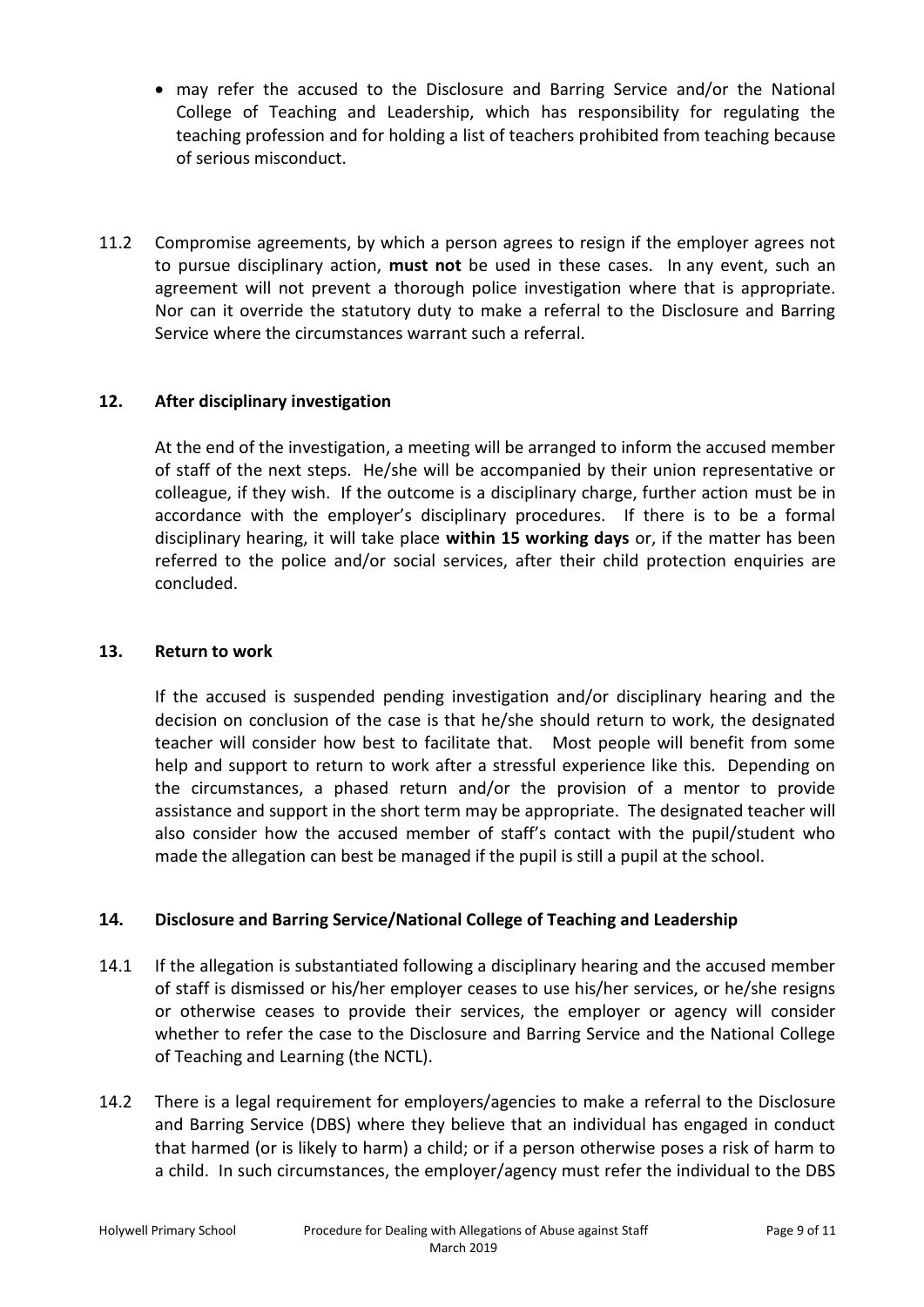if it dismissed or would have ceased to use the individual's services, or would have done so but for his/her resignation.

14.3 The DBS will consider whether to bar the person from working in regulated activity, which will include most work in schools and other educational establishments. Local authorities, schools (including academies and other independent schools), FE colleges and other bodies all have a statutory duty to make reports and to provide relevant information to the DBS. Therefore, referrals will be made as soon as possible after the resignation or removal of the member of staff involved and **within one month** of ceasing to use the person's services.

#### **15. Record-keeping**

- 15.1 Details of allegations that are found to have been malicious will be removed from personnel records. However, for all other allegations, it is important that a clear and comprehensive summary of the allegation, details of how the allegation was followed up and resolved, and a note of any action taken and decisions reached, is kept on a person's confidential personnel file and a copy provided to the person concerned. The designated teacher is required to manage the keeping of records in relation to the allegation. Where a person makes an oral statement, a written record will be produced and, as with other written statements, it will be signed and dated by the author.
- 15.2 A record of the allegation will be retained at least until the person has reached normal retirement age or for a period of ten years from the date of the allegation if that is longer.

#### **16. Monitoring and evaluation**

- 16.1 The Headteacher will report any issues under 'Safeguarding' at every Governing Body meeting.
- 16.2 The Headteacher will provide the Governing Body with a written report on the operation of the school's allegations of abuse policy annually. The report will not identify any individual by name.
- 16.3 The Governing Body will review each decision to suspend a member of staff once proceedings have been completed, including judging whether the procedure and the length of it was justified. It will also review the handling of each allegation to assess whether it was dealt with expeditiously and whether the accused received appropriate support